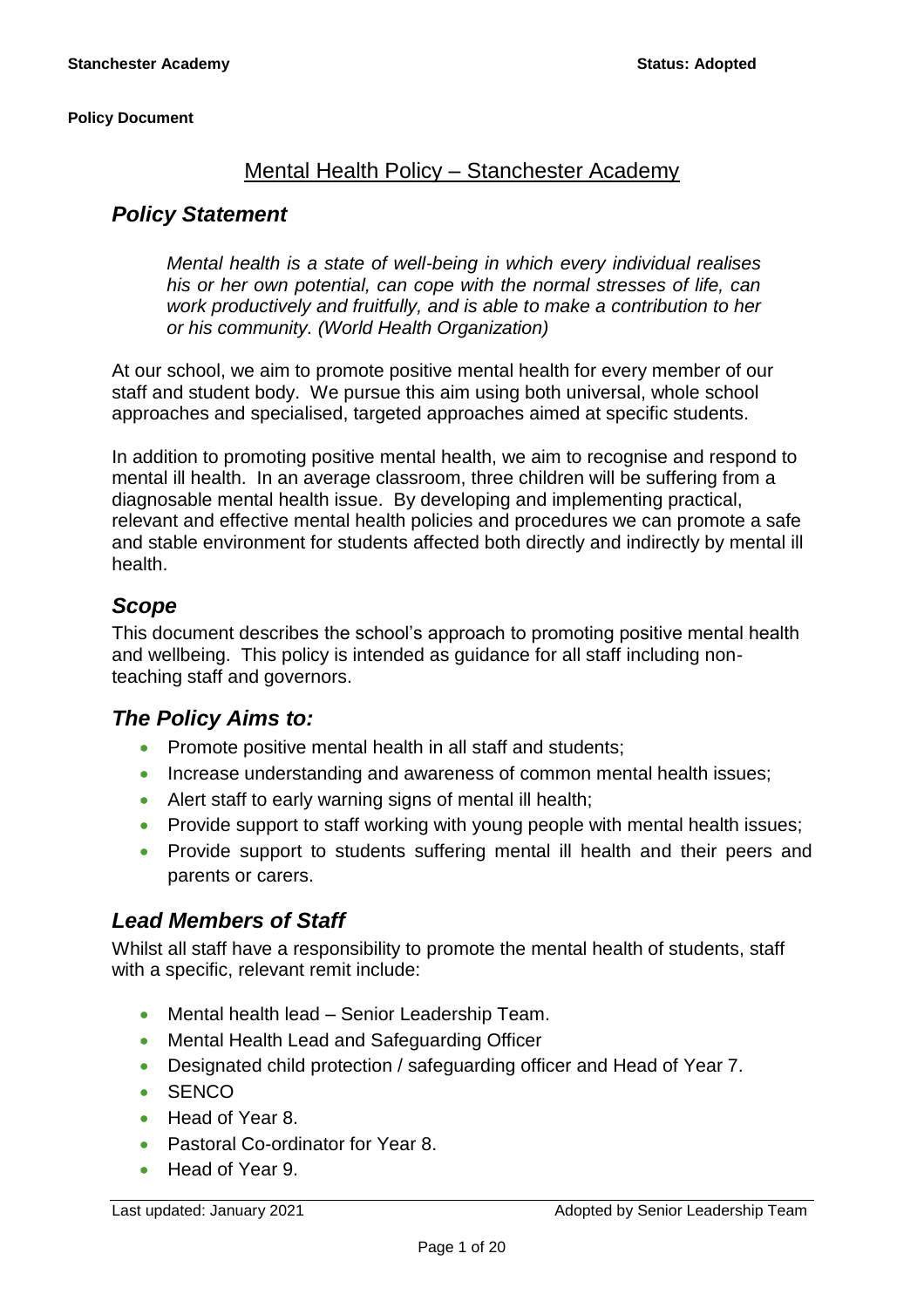- Lead first aider and Pastoral Co-ordinator for Year 9.
- Head of Year 10.
- Head of Year 11.
- Pastoral Co-ordinator for years 10 and 11.
- School Counsellor
- Mental Health Support Assistant.

Any member of staff who is concerned about the mental health or wellbeing of a student should speak to the Head of Year/Pastoral Co-ordinator in the first instance. If there is a fear that the student is in danger of immediate harm then the normal child protection procedures should be followed with an immediate referral to the designated child protection officer or the head teacher. If the student presents a medical emergency then the normal procedures for medical emergencies should be followed, including alerting the first aid staff and contacting the emergency services if necessary.

All student referrals for additional support must come through the Allocations Panel following the correct procedures. (Allocations Referral Form – appendix E), appropriate support will then be allocated and fed back to the relevant members of the pastoral team to action. When a referral has been made for internal mental health support, a member of the mental health team will support students for an agreed period of time to manage low level anxiety, stress, low mood and self-injury.

Where a referral to CAMHS is appropriate, this will be led and managed by the Head of Year. Guidance about referring to CAMHS is provided in Appendix F.

# *Individual Care Plans*

It is helpful to draw up an individual care plan or an EHA for pupils causing concern or who receive a diagnosis pertaining to their mental health. This should be drawn up involving the pupil, the parents and relevant health professionals. This can include:

- Details of a pupil's condition
- Special requirements and precautions
- Medication and any side effects
- What to do and who to contact in an emergency
- The role the school can play

# *Teaching about Mental Health*

The skills, knowledge and understanding needed by our students to keep themselves and others physically and mentally healthy and safe are included as part of our guidance time activities, PSHE lessons, 'Drop-Down' Days and assemblies.

The specific content of lessons will be determined by the specific needs of the cohort we're teaching but there will always be an emphasis on enabling students to develop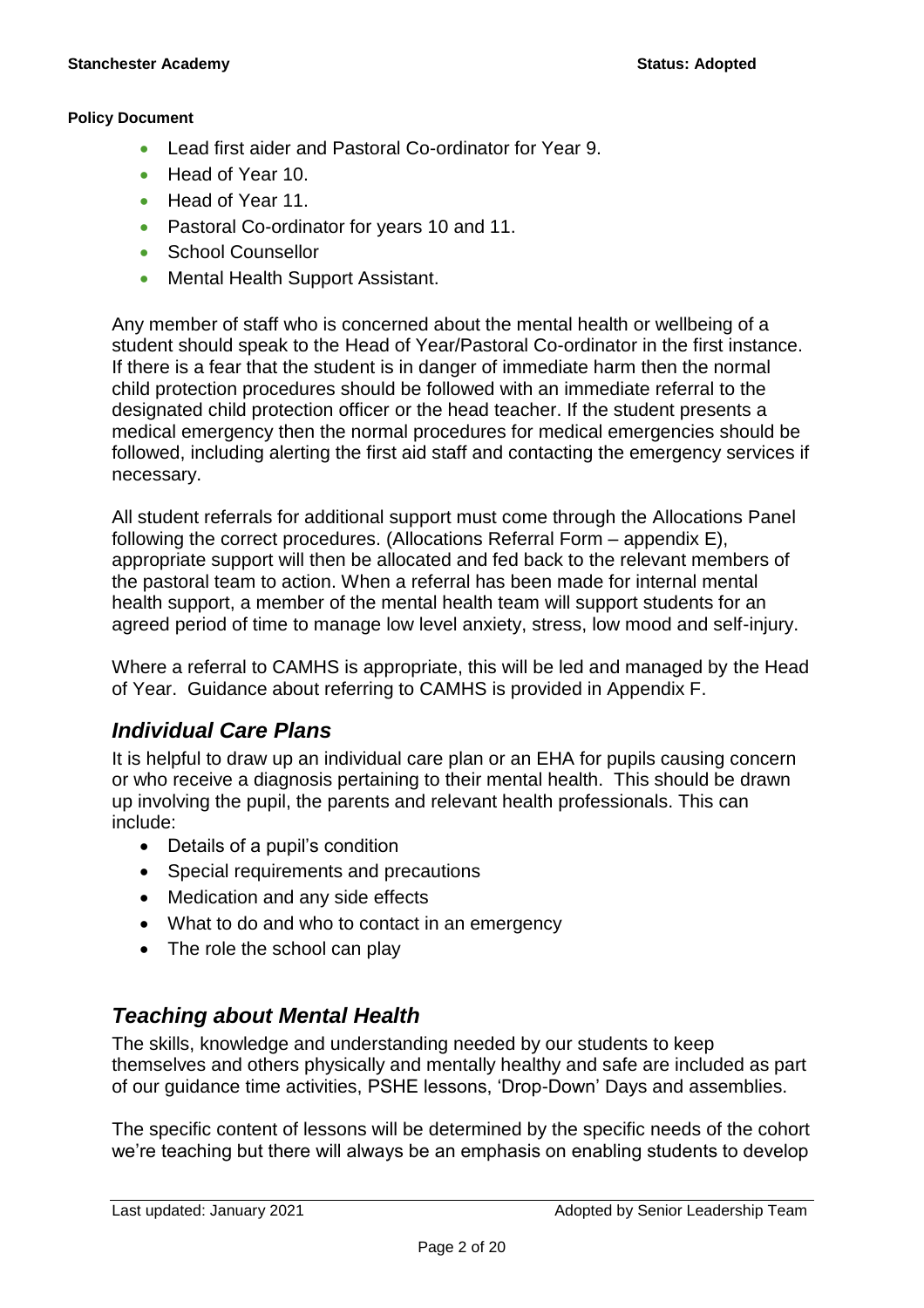the skills, knowledge, understanding, language and confidence to seek help, as needed, for themselves or others.

# *Signposting*

We will ensure that staff, students and parents are aware of sources of support within school and in the local community. What support is available within our school and local community, who it is aimed at and how to access it is outlined in Appendix C.

We will display relevant sources of support in communal areas such as on year group boards around the school and toilets and will regularly highlight sources of support to students within relevant parts of the curriculum. We also have a mental health board in the staffroom and a section dedicated to mental health on our school website.

Whenever we highlight sources of support, we will increase the chance of student help-seeking by ensuring students understand:

- What help is available;
- Who it is aimed at:
- How to access it;
- Why to access it;
- What is likely to happen next.

# *Warning Signs*

School staff may become aware of warning signs which indicate a student is experiencing mental health or emotional wellbeing issues. These warning signs should **always** be taken seriously and staff observing any of these warning signs should communicate their concerns with a relevant member of the pastoral team.

Possible warning signs include:

- Physical signs of harm that are repeated or appear non-accidental;
- Changes in eating or sleeping habits;
- Increased isolation from friends or family, becoming socially withdrawn;
- Changes in activity and mood;
- Lowering of academic achievement;
- Talking or joking about self-harm or suicide;
- Abusing drugs or alcohol;
- **Expressing feelings of failure, uselessness or loss of hope;**
- Changes in clothing e.g. long sleeves in warm weather;
- Secretive behaviour;
- Skipping PE or getting changed secretively;
- Lateness to or absence from school;
- Repeated physical pain or nausea with no evident cause;
- An increase in lateness or absenteeism.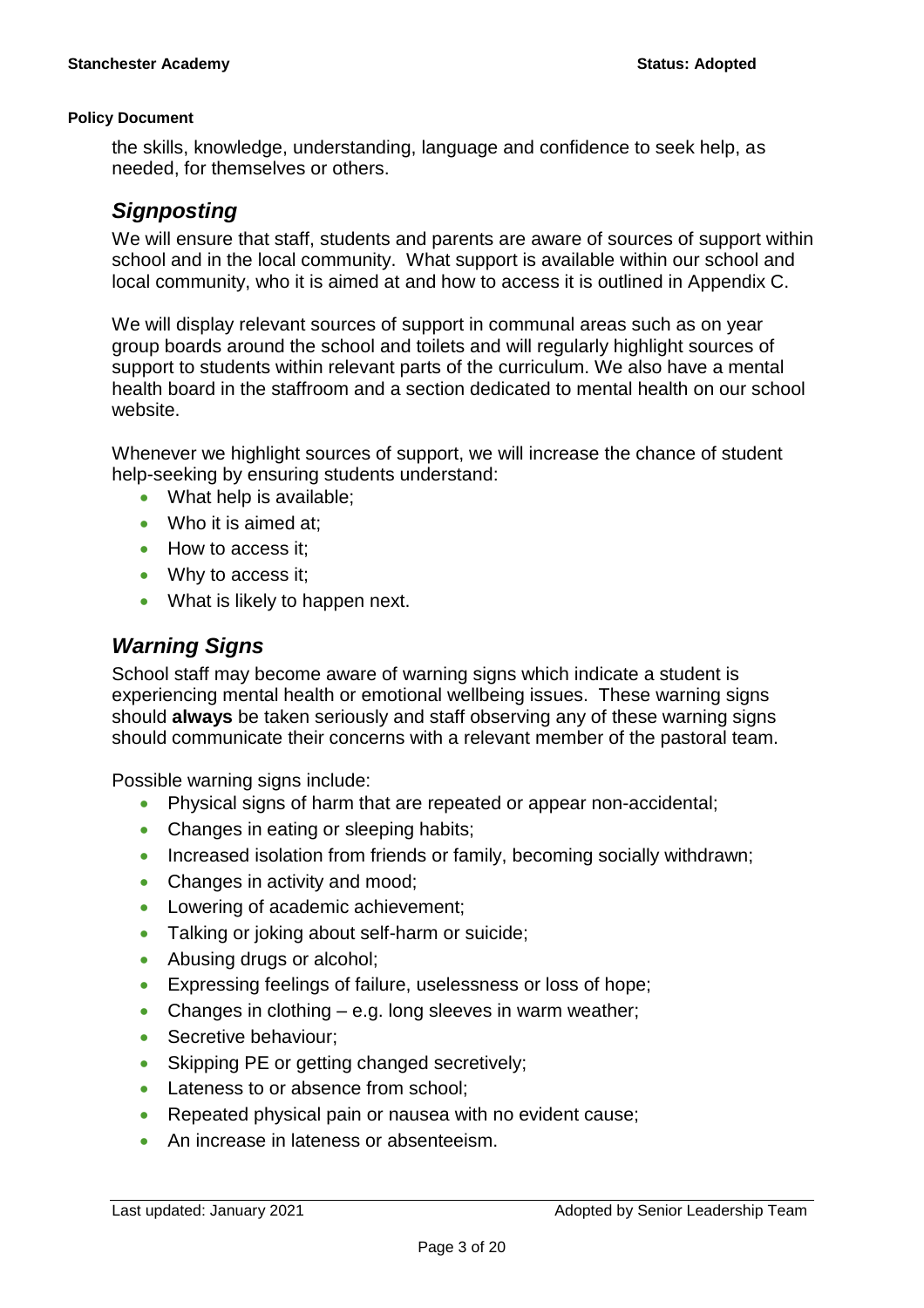### *Managing disclosures*

A student may choose to disclose concerns about themselves or a friend to any member of staff so all staff need to know how to respond appropriately to a disclosure. This procedure has been explained to all staff during safeguarding training and is revisited throughout the school year.

If a student chooses to disclose concerns about their own mental health or that of a friend to a member of staff, the member of staff's response should always be calm, supportive and non-judgemental.

Staff should listen rather than advise and our first thoughts should be of the student's emotional and physical safety rather than of exploring 'Why?'. For more information about how to handle mental health disclosures sensitively see appendix D.

All disclosures should be recorded in writing and held on the student's confidential file. This written record should include:

- Date:
- The name of the member of staff to whom the disclosure was made;
- Main points from the conversation;
- Agreed next steps.

This information should be shared with the designated safeguarding lead or mental health lead, who will store the record appropriately and offer support and advice about next steps. See appendix E for guidance about making a referral to CAMHS.

# *Confidentiality*

We should be honest with regard to the issue of confidentiality. If it is necessary for us to pass our concerns about a student on, then we should discuss with the student:

- Who we are going to talk to:
- What we are going to tell them;
- Why we need to tell them.

As explained in the safeguarding training at no time must a member of staff offer complete confidentiality?

It is always advisable to share mental health disclosures with a colleague, usually the relevant member of the pastoral team, safeguarding lead or mental health lead. This helps to safeguard our own emotional wellbeing as we are no longer solely responsible for the student, it ensures continuity of care in our absence; and it provides an extra source of ideas and support. We should explain this to the student and discuss with them who it would be most appropriate and helpful to share this information with.

If a child gives us reason to believe that there may be underlying child protection issues the child protection officer (DSL) must be informed immediately.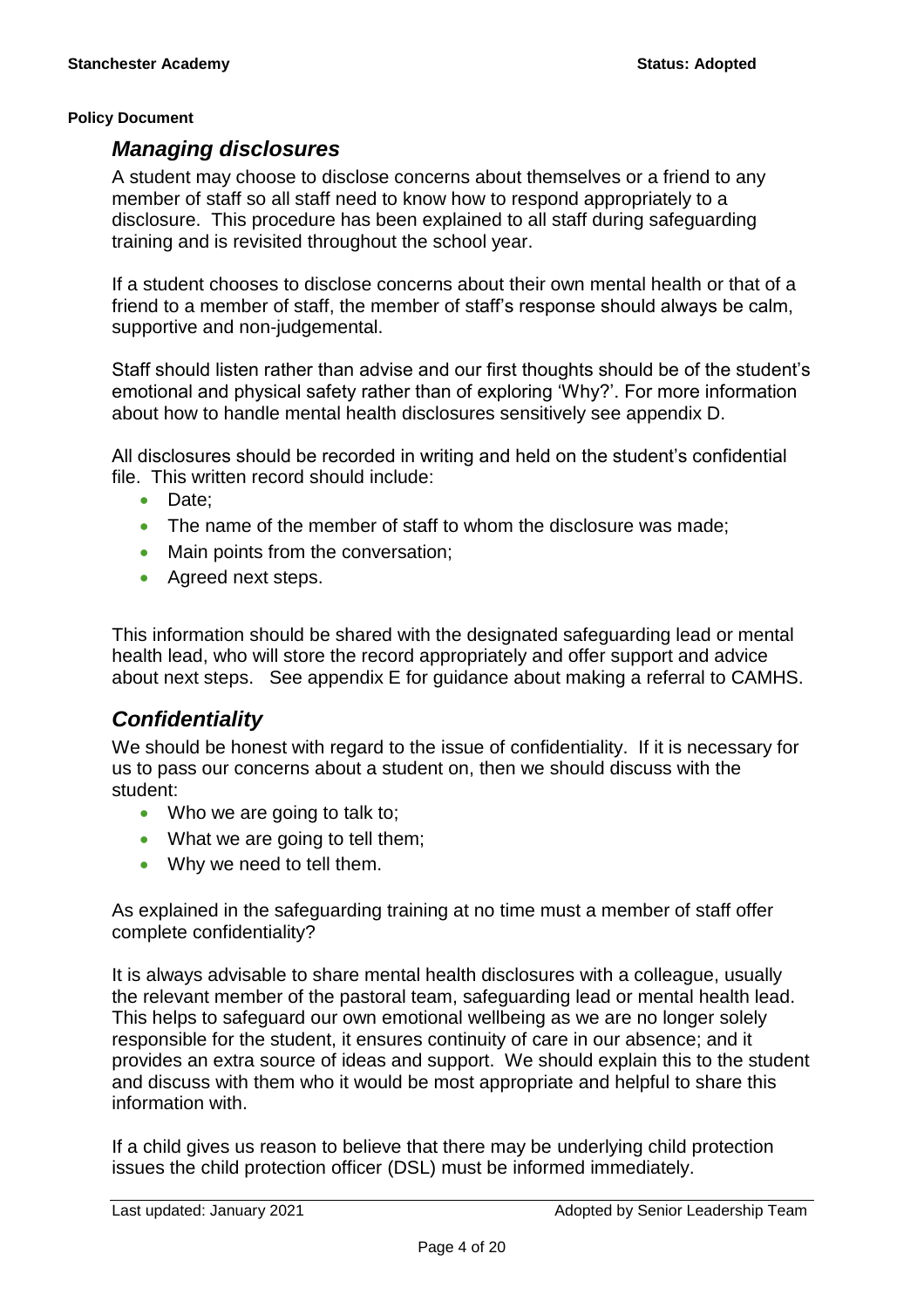### *Working with Parents*

Where it is deemed appropriate to inform parents, we need to be sensitive in our approach. Before disclosing to parents we should consider the following questions (on a case by case basis):

- Can the meeting happen face to face? This is preferable.
- Who should be present? Consider parents, the student, other members of staff.
- What are the aims of the meeting?

It can be shocking and upsetting for parents to learn of their child's issues and some parents may feel anger, fear or upset during the first conversation. We should be accepting of this (within reason) and give the parent time to reflect.

We should always highlight further sources of information and give them leaflets to take away where possible, as they will often find it hard to take much in whilst coming to terms with the news that you're sharing. Sharing sources of further support aimed specifically at parents can also be helpful too, e.g. parent helplines, Kooth details and forums.

We should always provide clear means of contacting us with further questions and consider booking in a follow-up meeting or phone call right away as parents often have many questions as they process the information. Finish each meeting with agreed next steps and always keep a brief record of the meeting on the child's confidential record.

# *Working with All Parents*

Parents are often very welcoming of support and information from the school about supporting their children's emotional and mental health. In order to support parents we will:

- Highlight sources of information and support about common mental health issues on our school website;
- Ensure that all parents are aware of who to talk to, and how to go about this, if they have concerns about their own child or a friend of their child;
- Make our mental health policy easily accessible to parents;
- Share ideas about how parents can support positive mental health in their children;
- Keep parents informed about the mental health topics their children are learning about and share ideas for extending and exploring this learning at home.

# *Supporting Peers*

When a student is suffering from mental health issues, it can be a difficult time for their friends. Friends often want to support but do not know how. In the case of selfharm or eating disorders, it is possible that friends may learn unhealthy coping mechanisms from each other. In order to keep peers safe, we will consider on a case by case basis which friends may need additional support. Support will be provided either in one to one or group settings and will be guided by conversations with the student who is suffering and their parents with whom we will discuss:

What it is helpful for friends to know and what they should not be told;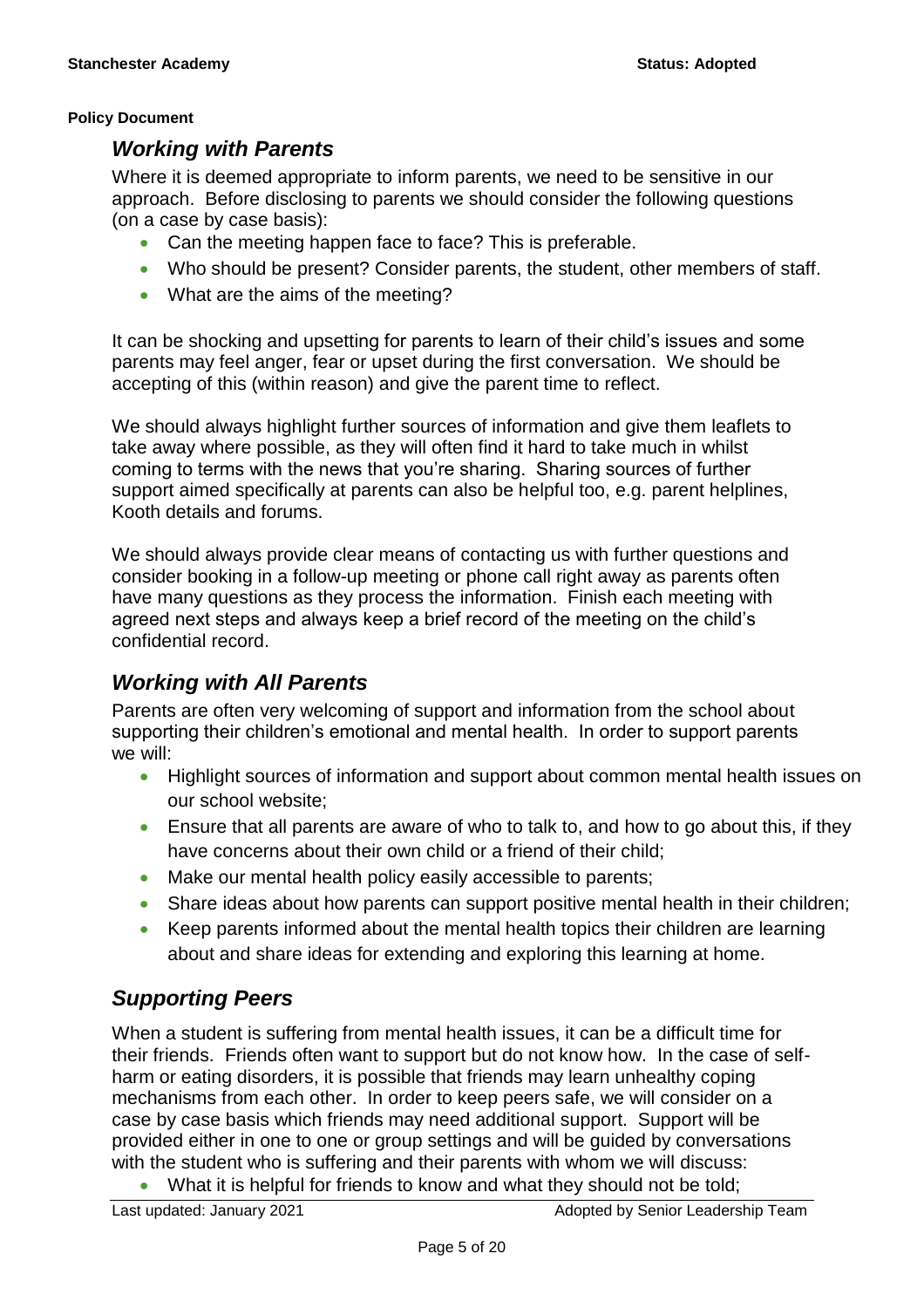- How friends can best support;
- Things friends should avoid doing or saying which may inadvertently cause upset;
- Warning signs that their friend may need help (e.g. signs of relapse).

Additionally, we will want to highlight with peers:

- Where and how to access support for themselves;
- Safe sources of further information about their friend's condition;
- Healthy ways of coping with the difficult emotions they may be feeling.

# *Supporting Staff*

### Care First Advice, Information and Counselling Service

Stanchester Academy understand that at times staff experience difficult circumstances in their life inside and outside of work.

We therefore buy into the Care First scheme, which is a confidential service for information and advice or counselling. The service is free of charge and is open 24 hours a day, 365 days of the year. Your call will be answered by a professional and there is no limit to the number of times you can call.

The counsellors can help with work- related issues or personal problems and all of the counsellors are accredited to the BACP.

The information service can offer professional advice and assistance on a wide range of issues that may affect daily life e.g. benefits, debt, family & personal issues, housing etc. The telephone number to call is **0800 174319**.

# *Training*

As a minimum, all staff will receive regular training about recognising and responding to mental health issues as part of their regular child protection training to enable them to keep students safe.

The MindEd website ([MindEd Hub\)](https://www.minded.org.uk/) provides free online training suitable for staff wishing to know more about a specific issue.

Training opportunities for staff who require more in depth knowledge will be considered as part of our performance management process and additional CPD will be supported throughout the year where it becomes appropriate due developing situations with one or more students.

Where the need to do so becomes evident, we will host twilight training sessions for all staff to promote learning or understanding about specific issues related to mental health.

Suggestions for individual, group or whole school CPD should be discussed with Rachel Wellfair, who can also highlight sources of relevant training and support for individuals as needed.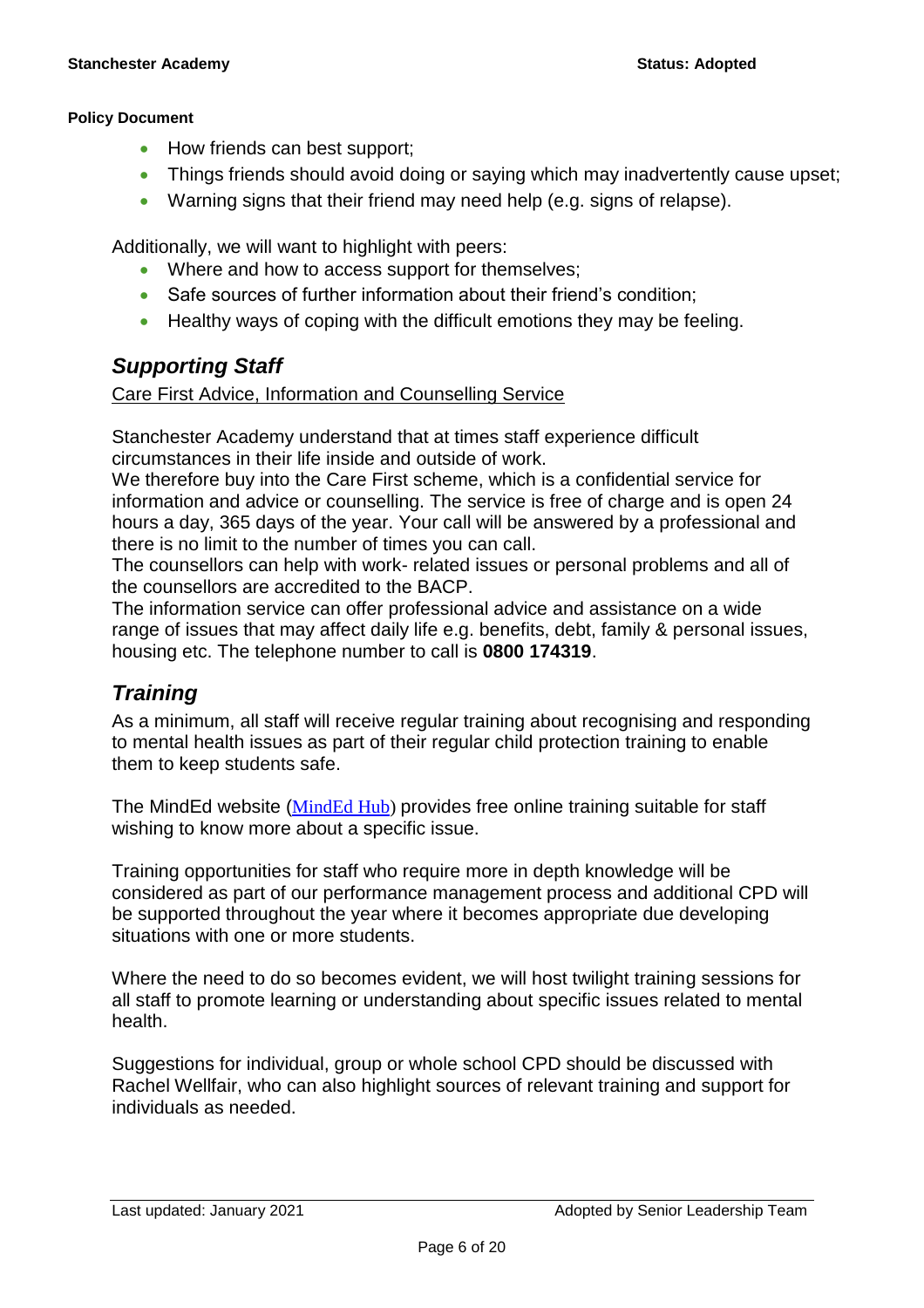### *Policy Review*

This policy will be reviewed every 3 years as a minimum. It is next due for review in January 2024.

Additionally, this policy will be reviewed and updated as appropriate on an ad hoc basis. If you have a question or suggestion about improving this policy, this should be addressed to Gemma Glentworth, gglentworth@stanchester.co.uk

This policy will always be immediately updated to reflect personnel changes.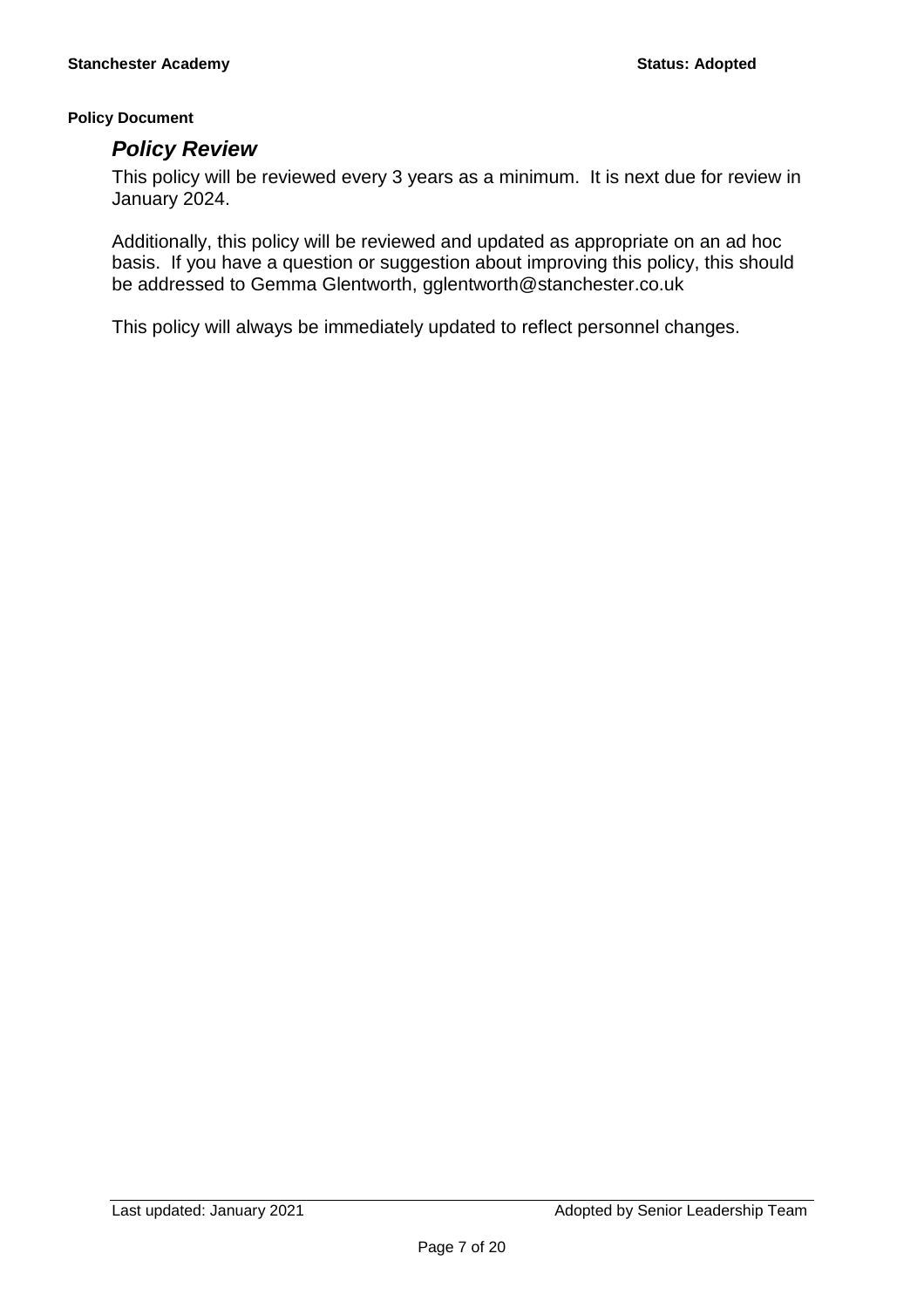### **Appendix A: Further information and sources of support about common mental health issues**

# *Prevalence of Mental Health and Emotional Wellbeing Issues<sup>1</sup>*

- 1 in 10 children and young people aged 5 16 suffer from a diagnosable mental health disorder - that is around three children in every class.
- Between 1 in every 12 and 1 in 15 children and young people deliberately self-harm.
- There has been a big increase in the number of young people being admitted to hospital because of self-harm. Over the last ten years this figure has increased by 68%.
- More than half of all adults with mental health problems were diagnosed in childhood. Less than half were treated appropriately at the time.
- Nearly 80,000 children and young people suffer from severe depression.
- The number of young people aged 15-16 with depression nearly doubled between the 1980s and the 2000s.
- Over 8,000 children aged under 10 years old suffer from severe depression.
- 3.3% or about 290,000 children and young people have an anxiety disorder.
- 72% of children in care have behavioural or emotional problems these are some of the most vulnerable people in our society.

Below, we have sign-posted information and guidance about the issues most commonly seen in school-aged children. The links will take you through to the most relevant page of the listed website. Some pages are aimed primarily at parents but they are listed here because we think they are useful for school staff too.

Support on all these issues can be accessed via Young Minds (www.youngminds.org.uk), [Mind](http://www.mind.org.uk/information-support/types-of-mental-health-problems/self-harm/#.VMxpXsbA67s) (www.mind.org.uk) and (for e-learning opportunities) [Minded](https://www.minded.org.uk/course/view.php?id=89) [\(www.minded.org.uk\)](http://www.minded.org.uk/).

# *Self-injury*

Self-injury describes any behaviour where a young person causes harm to themselves in order to cope with thoughts, feelings or experiences they are not able to manage in any other way. It most frequently takes the form of cutting, burning or non-lethal overdoses in adolescents, while younger children and young people with special needs are more likely to pick or scratch at wounds, pull out their hair or bang or bruise themselves.

# **Online support**

[Self Injury Support](https://www.selfinjurysupport.org.uk/)

 $\overline{a}$ 

<sup>1</sup> Source: [Young Minds](http://www.youngminds.org.uk/training_services/policy/mental_health_statistics)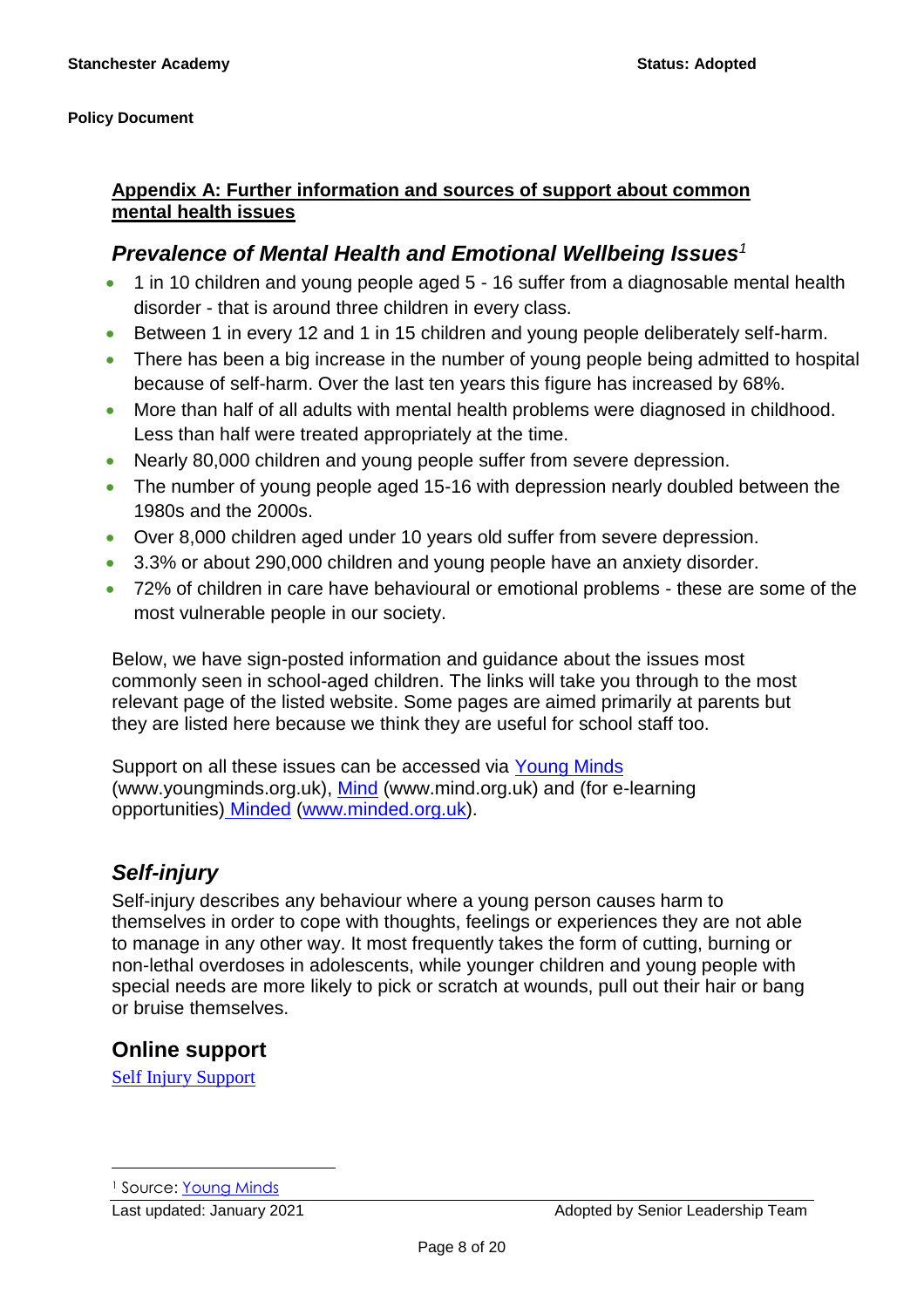### **Books**

Pooky Knightsmith (2015) *Self-Harm and Eating Disorders in Schools: A Guide to Whole School Support and Practical Strategies*. London: Jessica Kingsley Publishers

Keith Hawton and Karen Rodham (2006) *By Their Own Young Hand: Deliberate Self-harm and Suicidal Ideas in Adolescents*. London: Jessica Kingsley Publishers

Carol Fitzpatrick (2012) *A Short Introduction to Understanding and Supporting Children and Young People Who Self-Harm*. London: Jessica Kingsley Publishers

# *Depression*

Ups and downs are a normal part of life for all of us, but for someone who is suffering from depression these ups and downs may be more extreme. Feelings of failure, hopelessness, numbness or sadness may invade their day-to-day life over an extended period of weeks or months, and have a significant impact on their behaviour and ability and motivation to engage in day-to-day activities.

# **Online support**

[Depression Alliance: www.depressionalliance.org/information/what-depression](http://www.depressionalliance.org/information/what-depression)

# **Books**

Christopher Dowrick and Susan Martin (2015) *Can I Tell you about Depression?: A guide for friends, family and professionals*. London: Jessica Kingsley Publishers

# *Anxiety, panic attacks and phobias*

Anxiety can take many forms in children and young people, and it is something that each of us experiences at low levels as part of normal life. When thoughts of anxiety, fear or panic are repeatedly present over several weeks or months and/or they are beginning to impact on a young person's ability to access or enjoy day-to-day life, intervention is needed.

# **Online support**

[Anxiety UK:](https://www.anxietyuk.org.uk/) [www.anxietyuk.org.uk](http://www.anxietyuk.org.uk/)

# **Books**

Lucy Willetts and Polly Waite (2014) *Can I Tell you about Anxiety?: A guide for friends, family and professionals*. London: Jessica Kingsley Publishers

Carol Fitzpatrick (2015) *A Short Introduction to Helping Young People Manage Anxiety*. London: Jessica Kingsley Publishers

# **Obsessions and compulsions**

Obsessions describe intrusive thoughts or feelings that enter our minds which are disturbing or upsetting; compulsions are the behaviours we carry out in order to manage those thoughts or feelings. For example, a young person may be constantly worried that their house will burn down if they don't turn off all switches before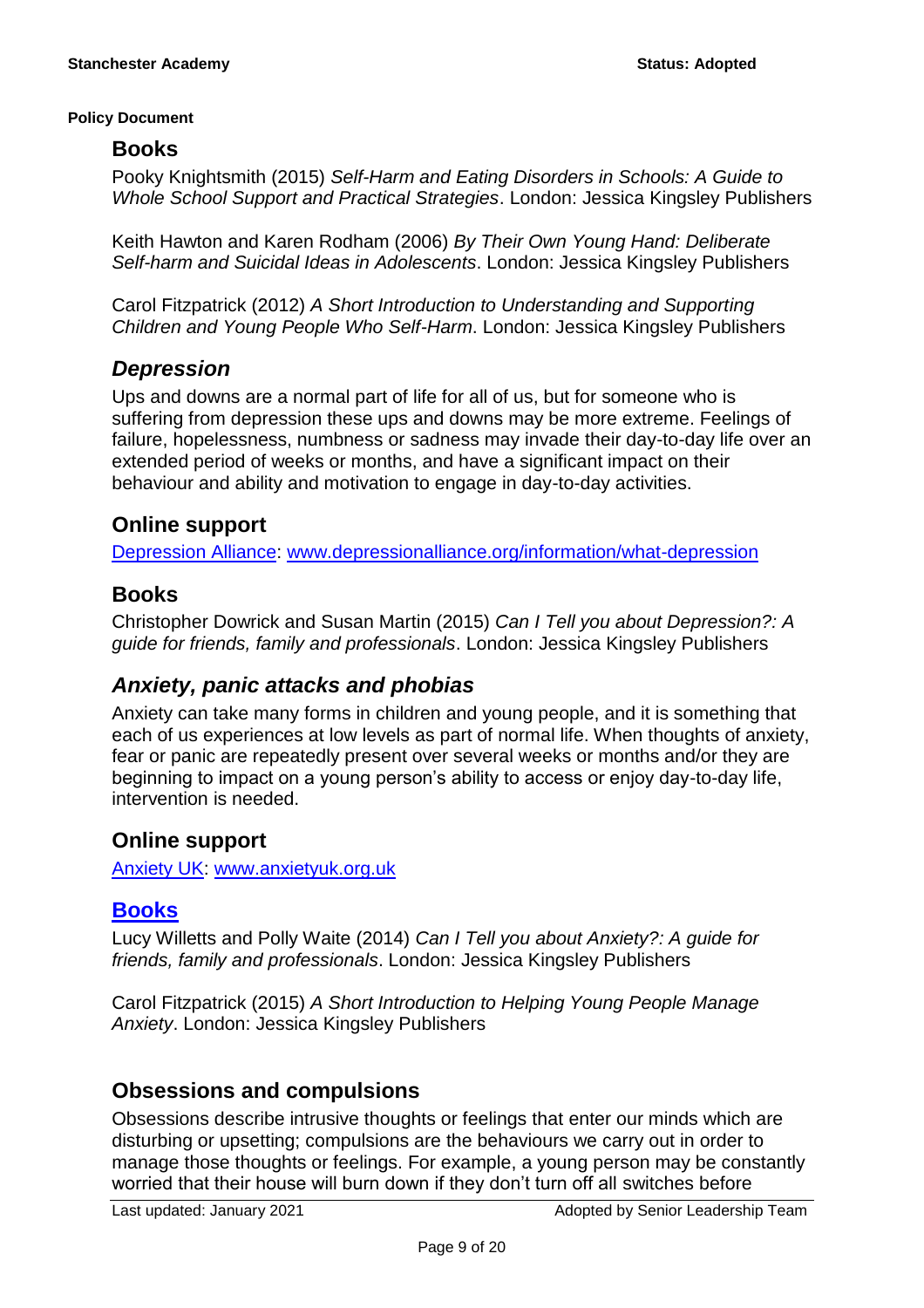leaving the house. They may respond to these thoughts by repeatedly checking switches, perhaps returning home several times to do so. Obsessive compulsive disorder (OCD) can take many forms – it is not just about cleaning and checking.

### **Online support**

[OCD UK: www.ocduk.org/ocd](http://www.ocduk.org/ocd)

### **Books**

Amita Jassi and Sarah Hull (2013) *Can I Tell you about OCD?: A guide for friends, family and professionals*. London: Jessica Kingsley Publishers

Susan Conners (2011) *The Tourette Syndrome & OCD Checklist: A practical reference for parents and teachers*. San Francisco: Jossey-Bass

# **Suicidal feelings**

Young people may experience complicated thoughts and feelings about wanting to end their own lives. Some young people never act on these feelings though they may openly discuss and explore them, while other young people die suddenly from suicide apparently out of the blue.

# **Online support**

Prevention of [young suicide UK –](https://www.papyrus-uk.org/) PAPYRUS: [www.papyrus-uk.org](http://www.papyrus-uk.org/)

[On the edge: ChildLine spotlight report on suicide:](http://www.nspcc.org.uk/preventing-abuse/research-and-resources/on-the-edge-childline-spotlight/) www.nspcc.org.uk/preventingabuse/research-and-resources/on-the-edge-childline-spotlight/

# **Books**

Keith Hawton and Karen Rodham (2006) *By Their Own Young Hand: Deliberate Self-harm and Suicidal Ideas in Adolescents*. London: Jessica Kingsley Publishers Terri A.Erbacher, Jonathan B. Singer and Scott Poland (2015) *Suicide in Schools: A Practitioner's Guide to Multi-level Prevention, Assessment, Intervention, and Postvention*. New York: Routledge

# *Eating problems*

Food, weight and shape may be used as a way of coping with, or communicating about, difficult thoughts, feelings and behaviours that a young person experiences day to day. Some young people develop eating disorders such as anorexia (where food intake is restricted), binge eating disorder and bulimia nervosa (a cycle of bingeing and purging). Other young people, particularly those of primary or preschool age, may develop problematic behaviours around food including refusing to eat in certain situations or with certain people. This can be a way of communicating messages the child does not have the words to convey.

# **Online support**

Beat – [the eating disorders charity:](http://www.b-eat.co.uk/get-help/about-eating-disorders/) [www.b-eat.co.uk/about-eating-disorders](http://www.b-eat.co.uk/about-eating-disorders)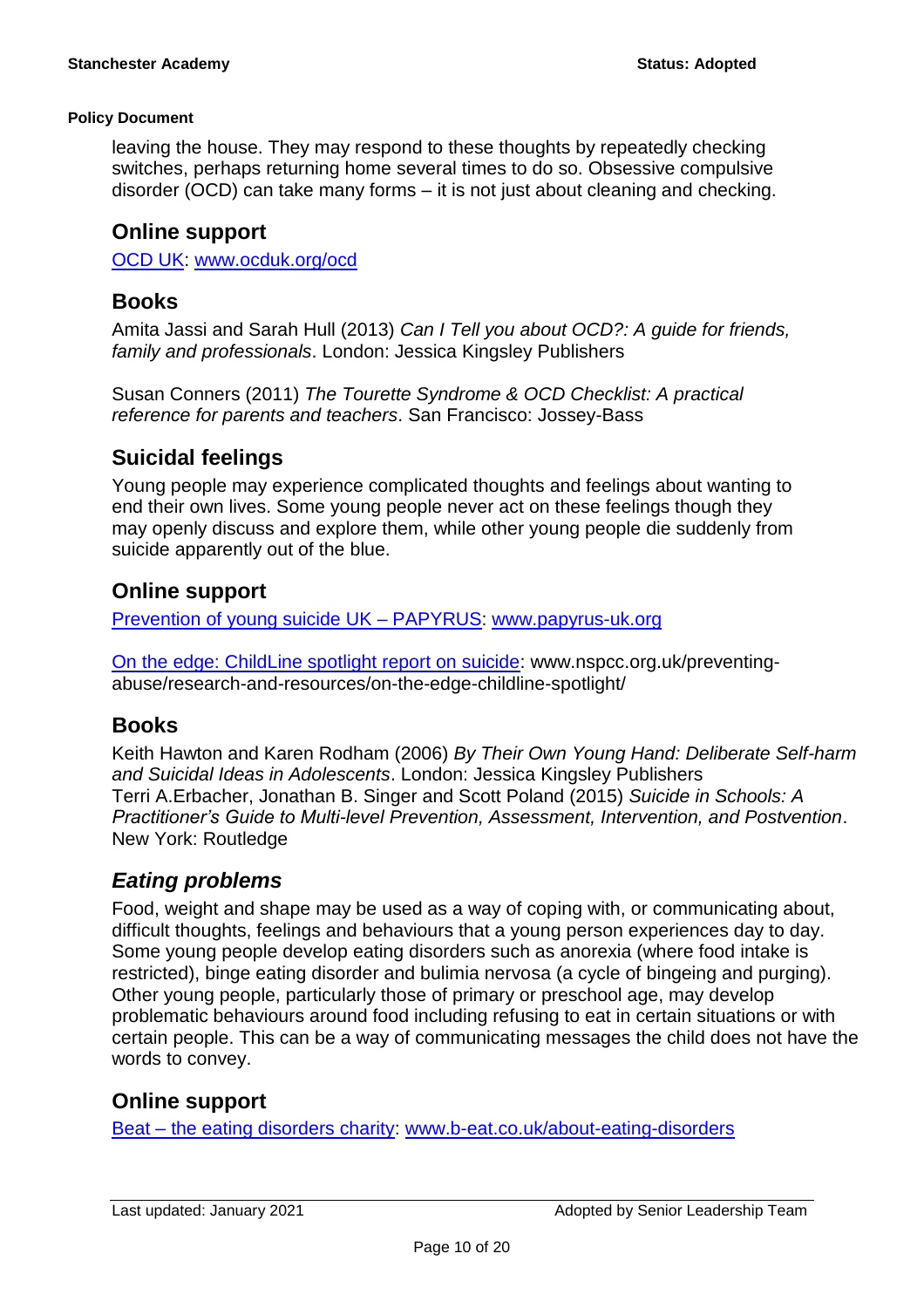[Eating Difficulties in Younger Children and when to worry:](http://www.inourhands.com/eating-difficulties-in-younger-children/) [www.inourhands.com/eating-difficulties-in-younger-children](http://www.inourhands.com/eating-difficulties-in-younger-children)

### **Books**

Bryan Lask and Lucy Watson (2014) *Can I tell you about Eating Disorders?: A Guide for Friends, Family and Professionals*. London: Jessica Kingsley Publishers

Pooky Knightsmith (2015) *Self-Harm and Eating Disorders in Schools: A Guide to Whole School Support and Practical Strategies*. London: Jessica Kingsley Publishers

Pooky Knightsmith (2012) *Eating Disorders Pocketbook*. Teachers' Pocketbooks

### **Appendix B: Guidance and advice documents**

[Home -](https://www.kooth.com/) Kooth – support app/website for children and young people.

MeeToo App – App created by Stanchester alongside MeeTwo, commissioned by Somerset CCG.

[Mental health and behaviour in schools](http://www.gov.uk/government/publications/mental-health-and-behaviour-in-schools--2) - departmental advice for school staff. Department for Education (2014)

[Counselling in schools: a blueprint for the future](https://www.gov.uk/government/publications/counselling-in-schools) - departmental advice for school staff and counsellors. Department for Education (2015)

[Teacher Guidance: Preparing to teach about mental health and emotional wellbeing](http://www.inourhands.com/wp-content/uploads/2015/03/Preparing-to-teach-about-mental-health-and-emotional-wellbeing-PSHE-Association-March-2015-FINAL.pdf) (2015). PSHE Association. Funded by the Department for Education (2015)

[Keeping children safe in education](http://www.gov.uk/government/uploads/system/uploads/attachment_data/file/372753/Keeping%20_children_safe_in_education.pdf) - statutory guidance for schools and colleges. Department for Education (2014)

[Supporting pupils at school with medical conditions](http://www.gov.uk/government/uploads/system/uploads/attachment_data/file/349435/Statutor%20y_guidance_on_supporting_pupils_at_school_with_medical_conditions.pdf) - statutory guidance for governing bodies of maintained schools and proprietors of academies in England. Department for Education (2014)

[Healthy child programme from 5 to 19 years old](https://www.gov.uk/government/publications/healthy-child-programme-5-to-19-years-old) is a recommended framework of universal and progressive services for children and young people to promote optimal health and wellbeing. Department of Health (2009)

Future in mind – [promoting, protecting and improving our children and young people's](https://www.gov.uk/government/uploads/system/uploads/attachment_data/file/414024/Childrens_Mental_Health.pdf)  [mental health and wellbeing](https://www.gov.uk/government/uploads/system/uploads/attachment_data/file/414024/Childrens_Mental_Health.pdf) - a report produced by the Children and Young People's Mental Health and Wellbeing Taskforce to examine how to improve mental health services for children and young people. Department of Health (2015)

[NICE guidance on social and emotional wellbeing in primary education](https://www.nice.org.uk/guidance/ph12) [NICE guidance on social and emotional wellbeing in secondary education](http://www.nice.org.uk/guidance/ph20)  [What works in promoting social and emotional wellbeing and responding to](http://www.ncb.org.uk/areas-of-activity/education-and-learning/partnership-for-well-being-and-mental-health-in-schools/what-works-guidance-for-schools)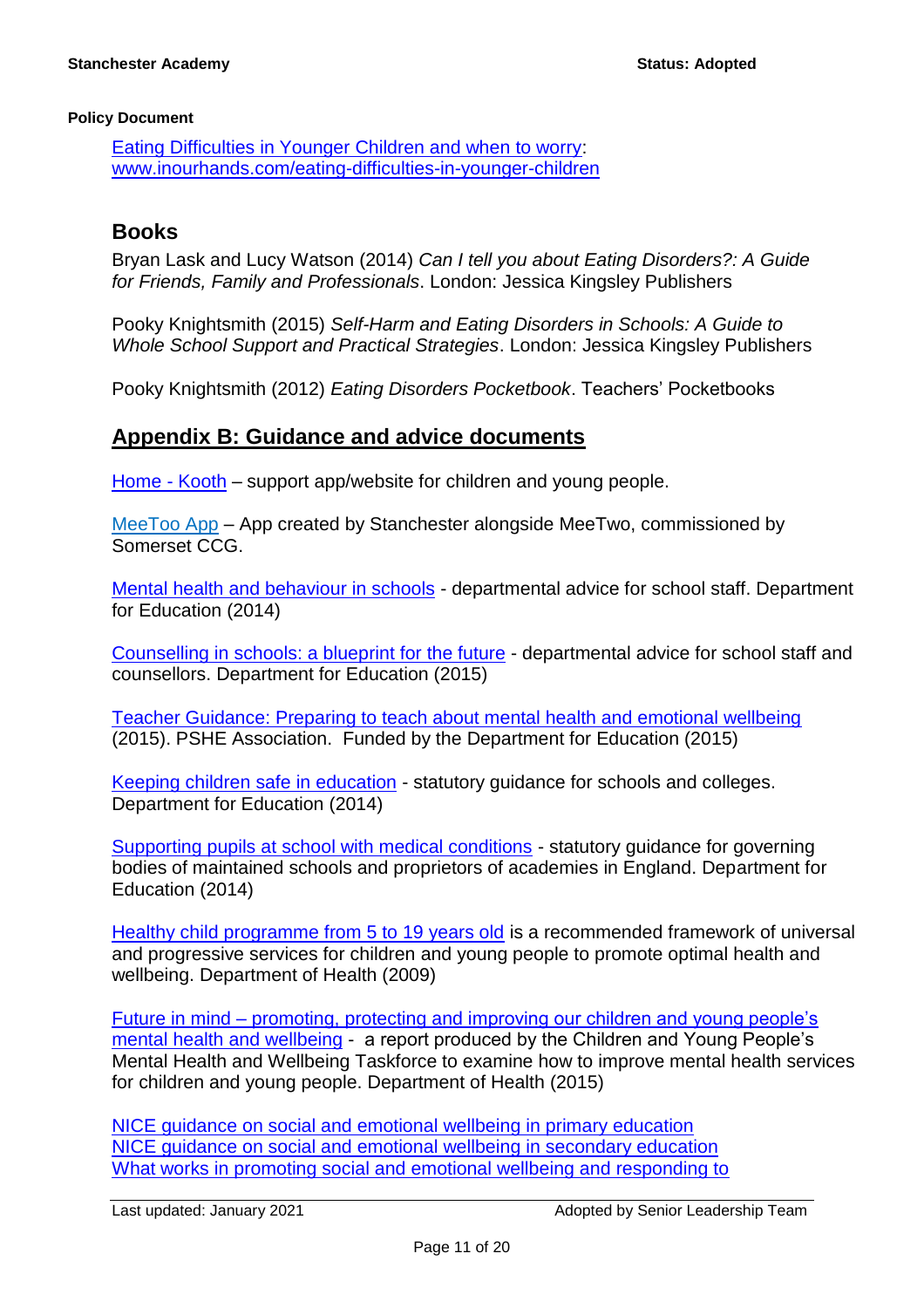[mental health problems in schools?](http://www.ncb.org.uk/areas-of-activity/education-and-learning/partnership-for-well-being-and-mental-health-in-schools/what-works-guidance-for-schools) Advice for schools and framework document written by Professor Katherine Weare. National Children's Bureau (2015) Appendix C: Sources or support at school and in the local community

# *School Based Support*

In the first instance, please contact the pastoral team that supports your child's year group. Please see below for the names of these staff members along with their email addresses. If you are unsure of who to contact please call the main school office on 01935 823200 who will put you through to the relevant member of staff.

### Year 7:

Head of Year/Pastoral Co-ordinator–Teresa Priest[-Teresa.Priest@stanchester.co.uk](mailto:Teresa.Priest@stanchester.co.uk)

### Year 8:

Head of Year – Vicki Cornish – [Vicki.Cornish@stanchester.co.uk](mailto:Vicki.Cornish@stanchester.co.uk) Pastoral Co-ordinator – Katharine Flinn – [Katharine.Flinn@stanchester.co.uk](mailto:Katharine.Flinn@stanchester.co.uk)

### Year 9:

Head of Year – Nigel Le Gassick – [Nigel.LeGassick@stanchester.co.uk](mailto:Nigel.LeGassick@stanchester.co.uk) Pastoral Co-ordinator – Virginia Hodges – [Virginia.Hidges@stanchester.co.uk](mailto:Virginia.Hidges@stanchester.co.uk)

### Year 10:

Head of Year – Alice Parry – [Alice.Parry@stanchester.co.uk](mailto:Alice.Parry@stanchester.co.uk) Pastoral Co-ordinator – Trina Knight – [Trina.Knight@stanchester.co.uk](mailto:Trina.Knight@stanchester.co.uk)

### Year 11:

Head of Year – Joshua Newbury – [Joshua.Newbury@stanchester.co.uk](mailto:Joshua.Newbury@stanchester.co.uk) Pastoral Co-ordinator - Trina Knight – [Trina.Knight@stanchester.co.uk](mailto:Trina.Knight@stanchester.co.uk)

### Senior Leadership Team:

Assistant Headteacher and Mental Health Lead – Gemma Glentworth Assistant Headteacher (Behaviour) – Adrian Reynolds SENCO – Jonathan Belcher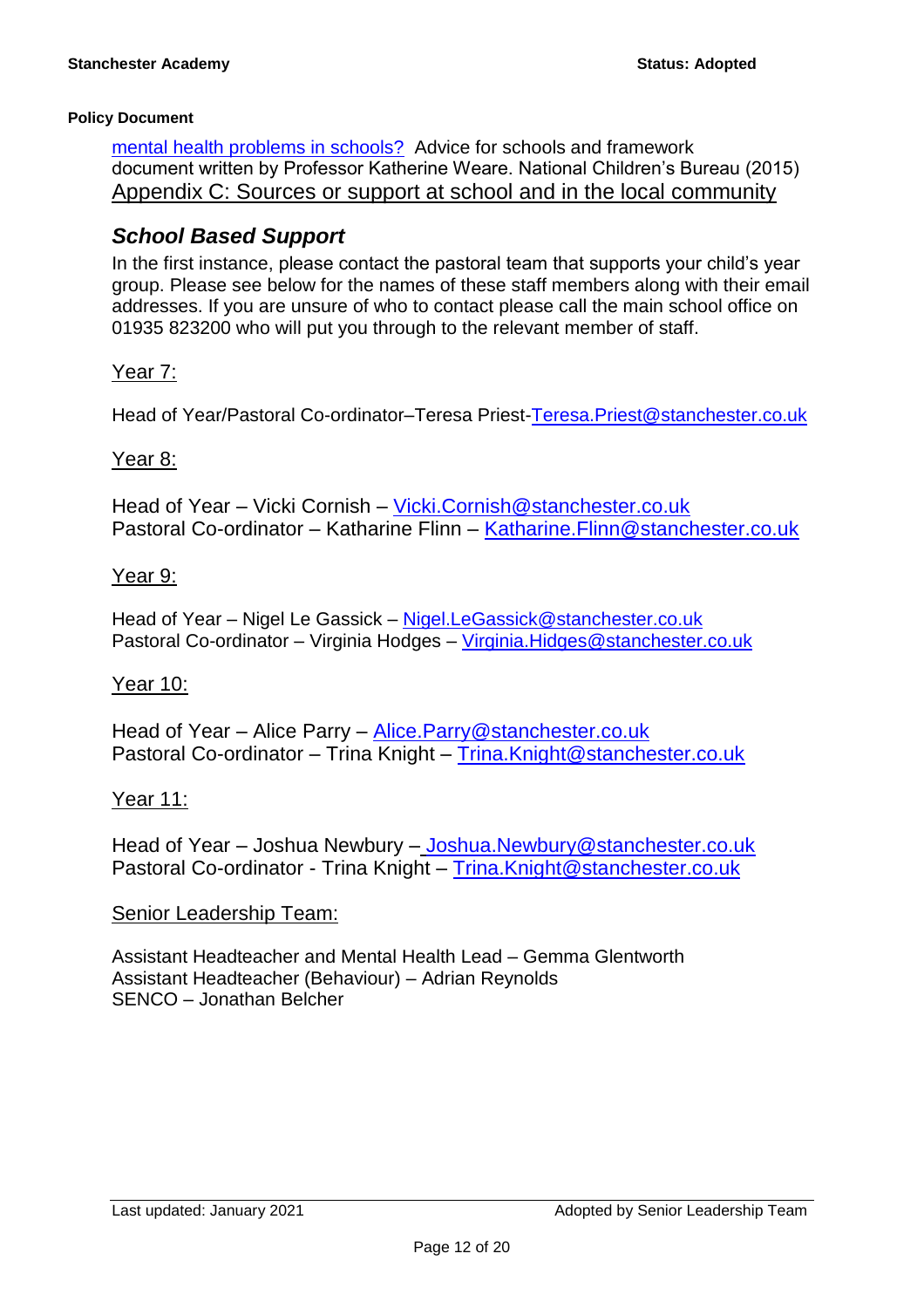# **Appendix D: Talking to students when they make mental health disclosures**

The advice below is from students themselves, in their own words, together with some additional ideas to help you in initial conversations with students when they disclose mental health concerns. This advice should be considered alongside relevant school policies on pastoral care and child protection and discussed with relevant colleagues as appropriate.

# **Focus on listening**

*"She listened, and I mean REALLY listened. She didn't interrupt me or ask me to explain myself or anything, she just let me talk and talk and talk. I had been unsure about talking to anyone but I knew quite quickly that I'd chosen the right person to talk to and that it would be a turning point."* 

If a student has come to you, it's because they trust you and feel a need to share their difficulties with someone. Let them talk. Ask occasional open questions if you need to in order to encourage them to keep exploring their feelings and opening up to you. Just letting them pour out what they're thinking will make a huge difference and marks a huge first step in recovery. Up until now they may not have admitted even to themselves that there is a problem.

### **Don't talk too much**

*"Sometimes it's hard to explain what's going on in my head – it doesn't make a lot of sense and I've kind of gotten used to keeping myself to myself. But just 'cos I'm struggling to find the right words doesn't mean you should help me. Just keep quiet, I'll get there in the end."* 

The student should be talking at least three quarters of the time. If that's not the case then you need to redress the balance. You are here to listen, not to talk. Sometimes the conversation may lapse into silence. Try not to give in to the urge to fill the gap, but rather wait until the student does so. This can often lead to them exploring their feelings more deeply. Of course, you should interject occasionally, perhaps with questions to the student to explore certain topics they've touched on more deeply, or to show that you understand and are supportive. Don't feel an urge to over-analyse the situation or try to offer answers. This all comes later. For now your role is simply one of supportive listener. So make sure you're listening!

# **Don't pretend to understand**

*"I think that all teachers got taught on some course somewhere to say 'I understand how that must feel' the moment you open up. YOU DON'T – don't even pretend to, it's not helpful, it's insulting."* 

The concept of a mental health difficulty such as an eating disorder or obsessive compulsive disorder (OCD) can seem completely alien if you've never experienced these difficulties first hand. You may find yourself wondering why on earth someone would do these things to themselves, but don't explore those feelings with the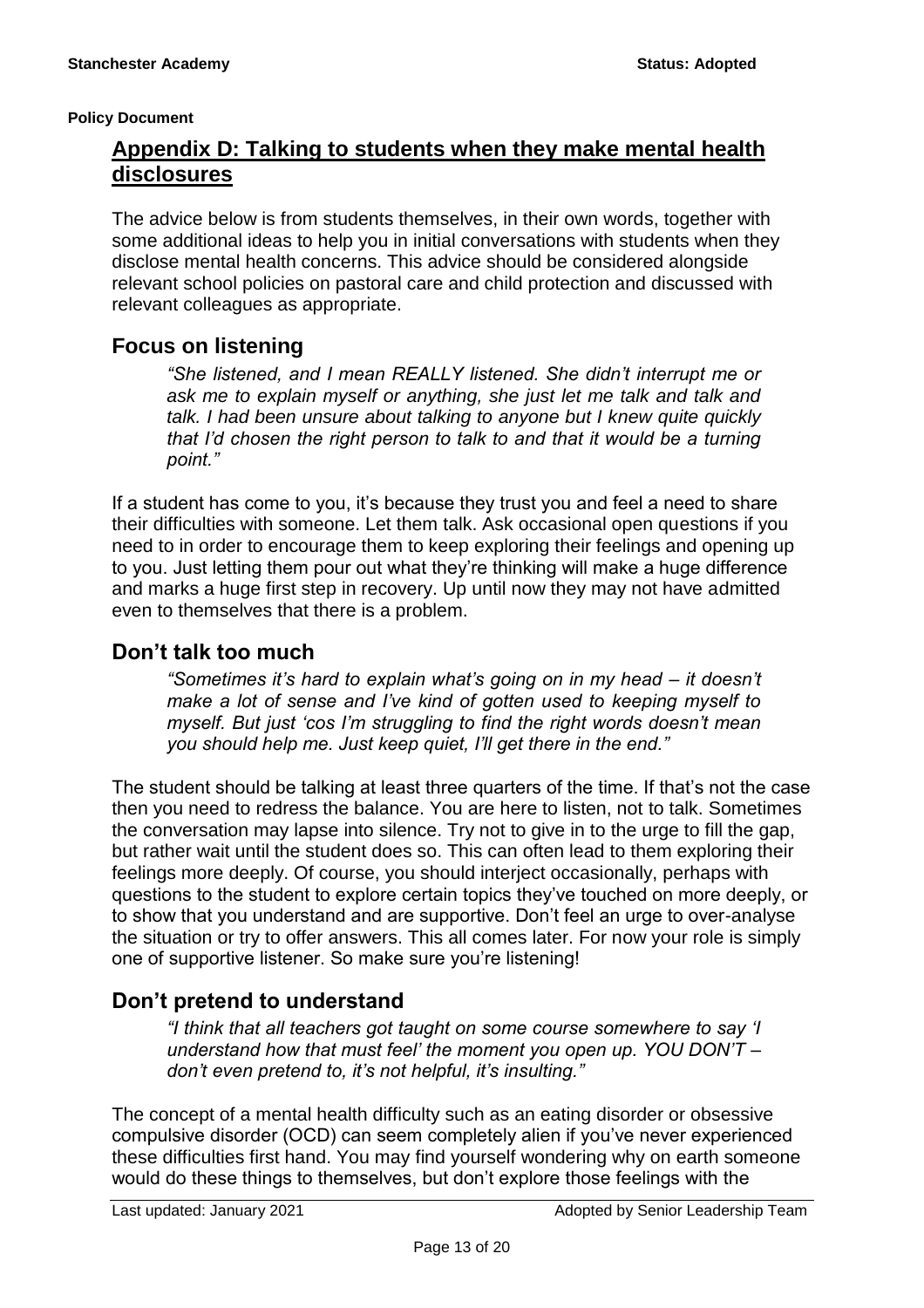sufferer. Instead listen hard to what they're saying and encourage them to talk and you'll slowly start to understand what steps they might be ready to take in order to start making some changes.

# **Don't be afraid to make eye contact**

*"She was so disgusted by what I told her that she couldn't bear to look at me."* 

It's important to try to maintain a natural level of eye contact (even if you have to think very hard about doing so and it doesn't feel natural to you at all). If you make too much eye contact, the student may interpret this as you staring at them. They may think that you are horrified about what they are saying or think they are a 'freak'. On the other hand, if you don't make eye contact at all then a student may interpret this as you being disgusted by them – to the extent that you can't bring yourself to look at them. Making an effort to maintain natural eye contact will convey a very positive message to the student.

# **Offer support**

*"I was worried how she'd react, but my Mum just listened then said 'How can I support you?' – No one had asked me that before and it made me realise that she cared. Between us we thought of some really practical things she could do to help me stop self-harming."* 

Never leave this kind of conversation without agreeing next steps. These will be informed by your conversations with appropriate colleagues and the schools' policies on such issues. Whatever happens, you should have some form of next steps to carry out after the conversation because this will help the student to realise that you're working with them to move things forward.

# **Acknowledge how hard it is to discuss these issues**

*"Talking about my bingeing for the first time was the hardest thing I ever did. When I was done talking, my teacher looked me in the eye and said 'That must have been really tough' – he was right, it was, but it meant so much that he realised what a big deal it was for me."* 

It can take a young person weeks or even months to admit to themselves they have a problem, themselves, let alone share that with anyone else. If a student chooses to confide in you, you should feel proud and privileged that they have such a high level of trust in you. Acknowledging both how brave they have been, and how glad you are they chose to speak to you, conveys positive messages of support to the student.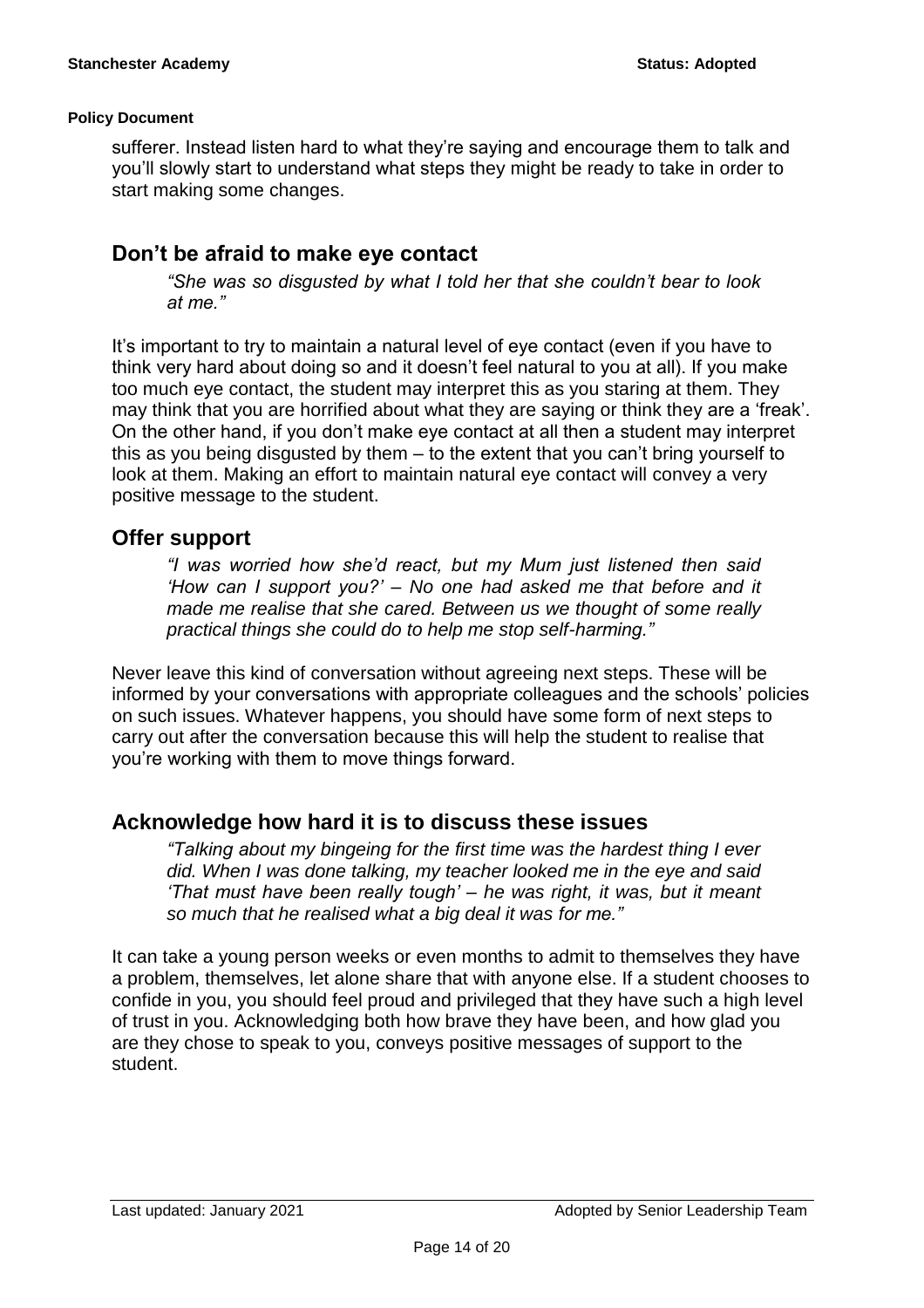# **Don't assume that an apparently negative response is actually a negative response**

*"The anorexic voice in my head was telling me to push help away so I was saying no. But there was a tiny part of me that wanted to get better. I just couldn't say it out loud or else I'd have to punish myself."* 

Despite the fact that a student has confided in you, and may even have expressed a desire to get on top of their illness, that doesn't mean they'll readily accept help. The illness may ensure they resist any form of help for as long as they possibly can. Don't be offended or upset if your offers of help are met with anger, indifference or insolence; it's the illness talking, not the student.

### **Never break your promises**

*"Whatever you say you'll do you have to do or else the trust we've built in you will be smashed to smithereens. And never lie. Just be honest. If you're going to tell someone just be upfront about it, we can handle that, what we can't handle is having our trust broken."* 

Above all else, a student wants to know they can trust you. That means if they want you to keep their issues confidential and you can't then you must be honest. Explain that, whilst you can't keep it a secret, you can ensure that it is handled within the school's policy of confidentiality and that only those who need to know about it in order to help will know about the situation. You can also be honest about the fact you don't have all the answers or aren't exactly sure what will happen next. Consider yourself the student's ally rather than their saviour and think about which next steps you can take together, always ensuring you follow relevant policies and consult appropriate colleagues.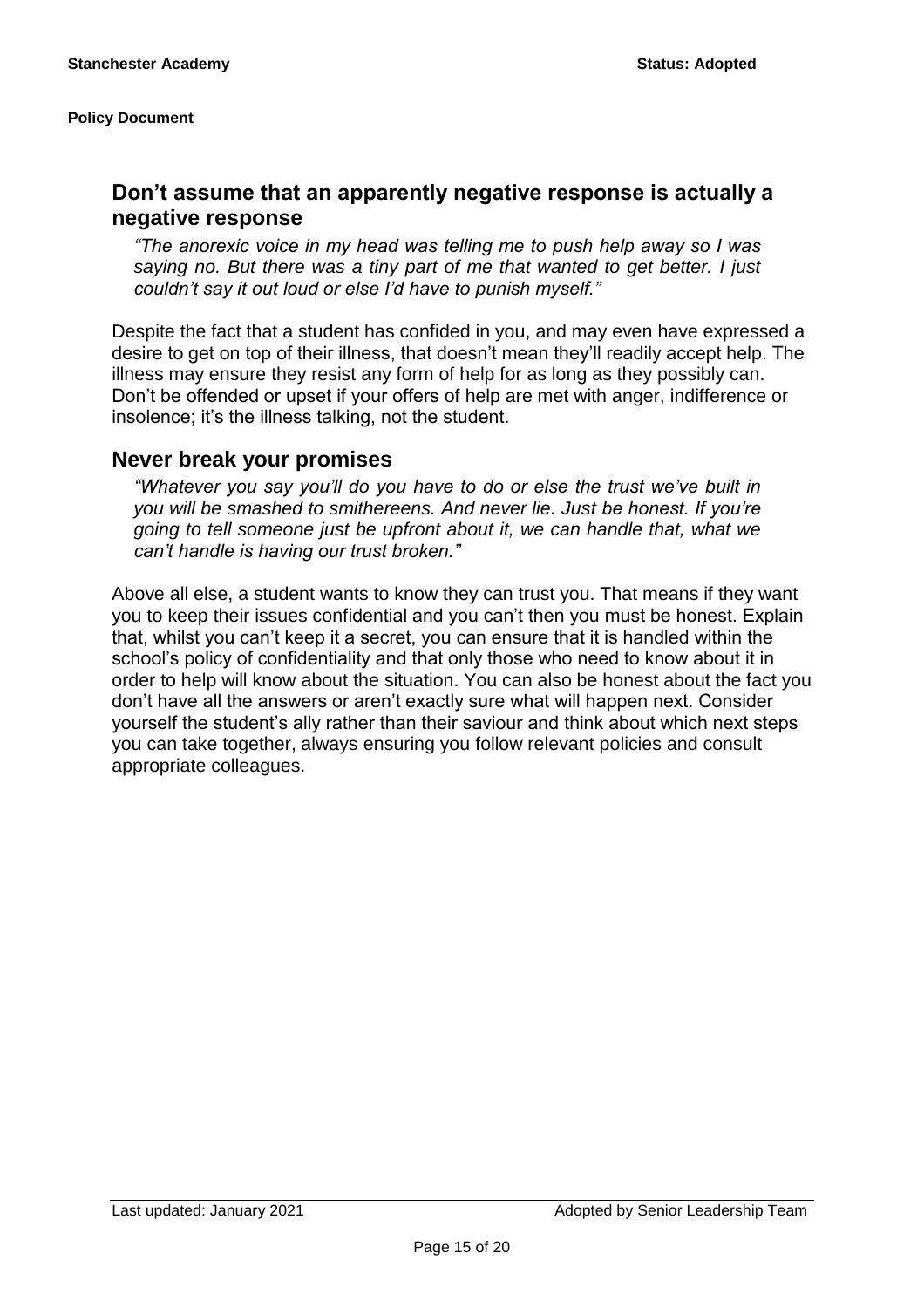# **Appendix E: Allocations referral form**



### **Alternative Provision Referral**

Please use this form when you are considering if a child would benefit from extra support. **It should be completed by the referring head of year.**

| Name of<br>child:   | DOB:              |  |
|---------------------|-------------------|--|
| <b>Tutor Group:</b> | Date of Referral: |  |

| What is the primary reason for this referral: |                              |                              |  |  |  |  |  |
|-----------------------------------------------|------------------------------|------------------------------|--|--|--|--|--|
| l SEND                                        | SEMH - mental<br>health need | Welfare concern              |  |  |  |  |  |
| Safeguarding                                  | SEMH - behavioural           | Transition<br>following P-Ex |  |  |  |  |  |

| Please use the following table to help identify key areas for support: |                         |                             |  |  |  |  |  |
|------------------------------------------------------------------------|-------------------------|-----------------------------|--|--|--|--|--|
| Behaviour management                                                   | Self esteem             | <b>Emotional regulation</b> |  |  |  |  |  |
| Anger management                                                       | Low mood                | <b>Bereavement</b>          |  |  |  |  |  |
| Risk taking behaviours                                                 | Self-injurious          | Anxiety                     |  |  |  |  |  |
|                                                                        | behaviours              |                             |  |  |  |  |  |
| Social skills                                                          | Anxiety                 | Other:                      |  |  |  |  |  |
| Literacy intervention                                                  | Unhealthy relationships |                             |  |  |  |  |  |
| Numeracy intervention                                                  | Subject intervention    | Exam Support:               |  |  |  |  |  |

### **Background information:**

Concern/s: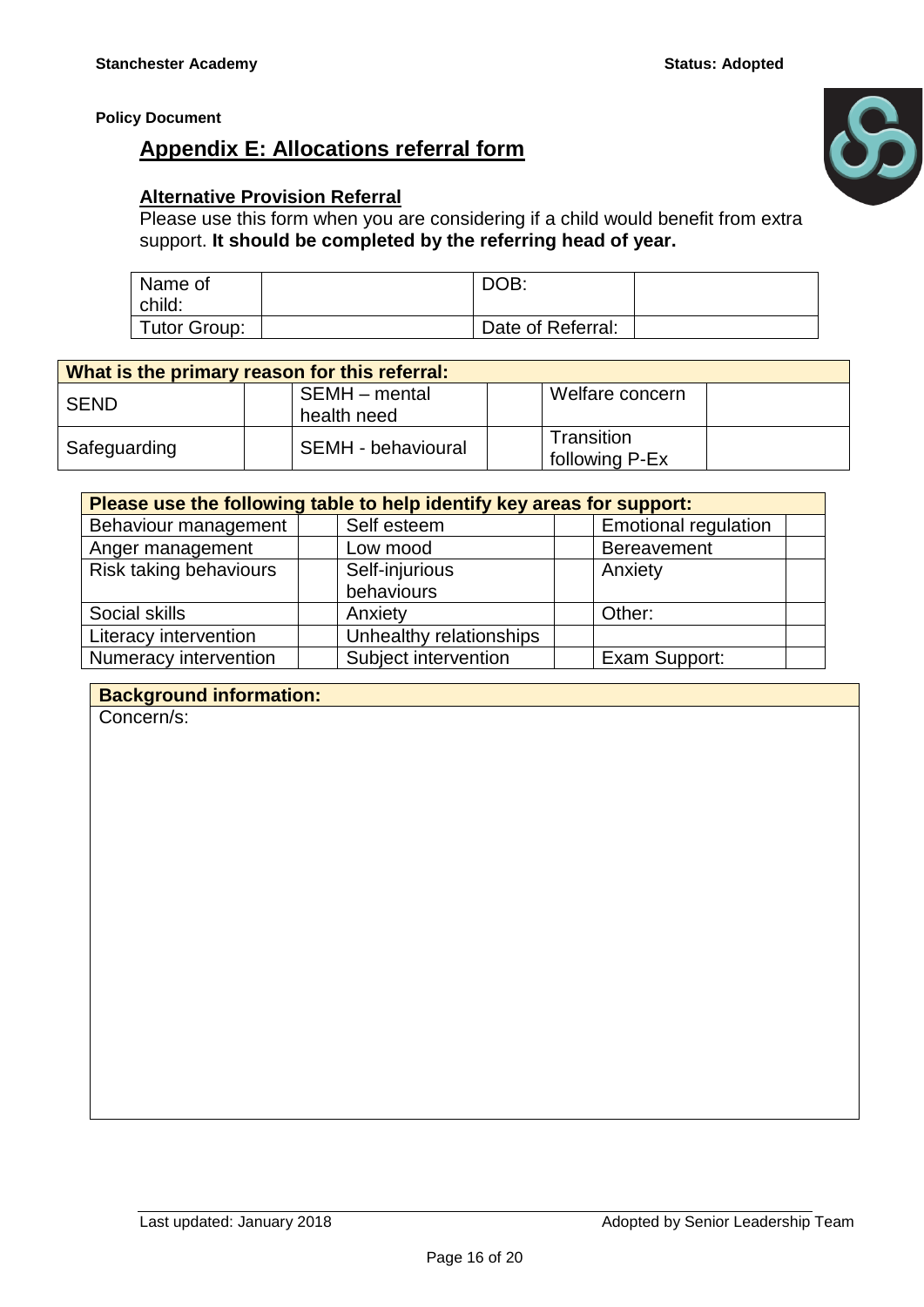| If Reason for Referral is SEN (excluding SEMH), check below information is |  |  |  |  |  |  |
|----------------------------------------------------------------------------|--|--|--|--|--|--|
| included:                                                                  |  |  |  |  |  |  |
| Data suggesting unidentified learning need:                                |  |  |  |  |  |  |
| Round Robin from teachers, which shows concerns and/or                     |  |  |  |  |  |  |
| differentiation:                                                           |  |  |  |  |  |  |
| Evidence of class work from relevant teachers:                             |  |  |  |  |  |  |
| Other assessment/checklist suggesting needs:                               |  |  |  |  |  |  |

#### **If Reason for Referral is SEMH (Mental Health), check below is included:** Data suggesting unidentified learning need:

| bala buggobinig umuchlinica icaming noca.              |  |
|--------------------------------------------------------|--|
| Round Robin from teachers, which shows concerns and/or |  |
| differentiation:                                       |  |
| Evidence of class work from relevant teachers:         |  |
| Other assessment/checklist suggesting needs:           |  |

### **If Reason for Referral is SEMH (Behaviour), check below information is included:**

Data suggesting unidentified learning need:

| Round Robin from teachers, which shows concerns and/or |  |
|--------------------------------------------------------|--|
| differentiation:                                       |  |
| Evidence of class work from relevant teachers:         |  |
|                                                        |  |

Other assessment/checklist suggesting needs:

### **What is the desired intended outcome of additional support?**  (Be specific, how will we be able to assess that the support is having impact?)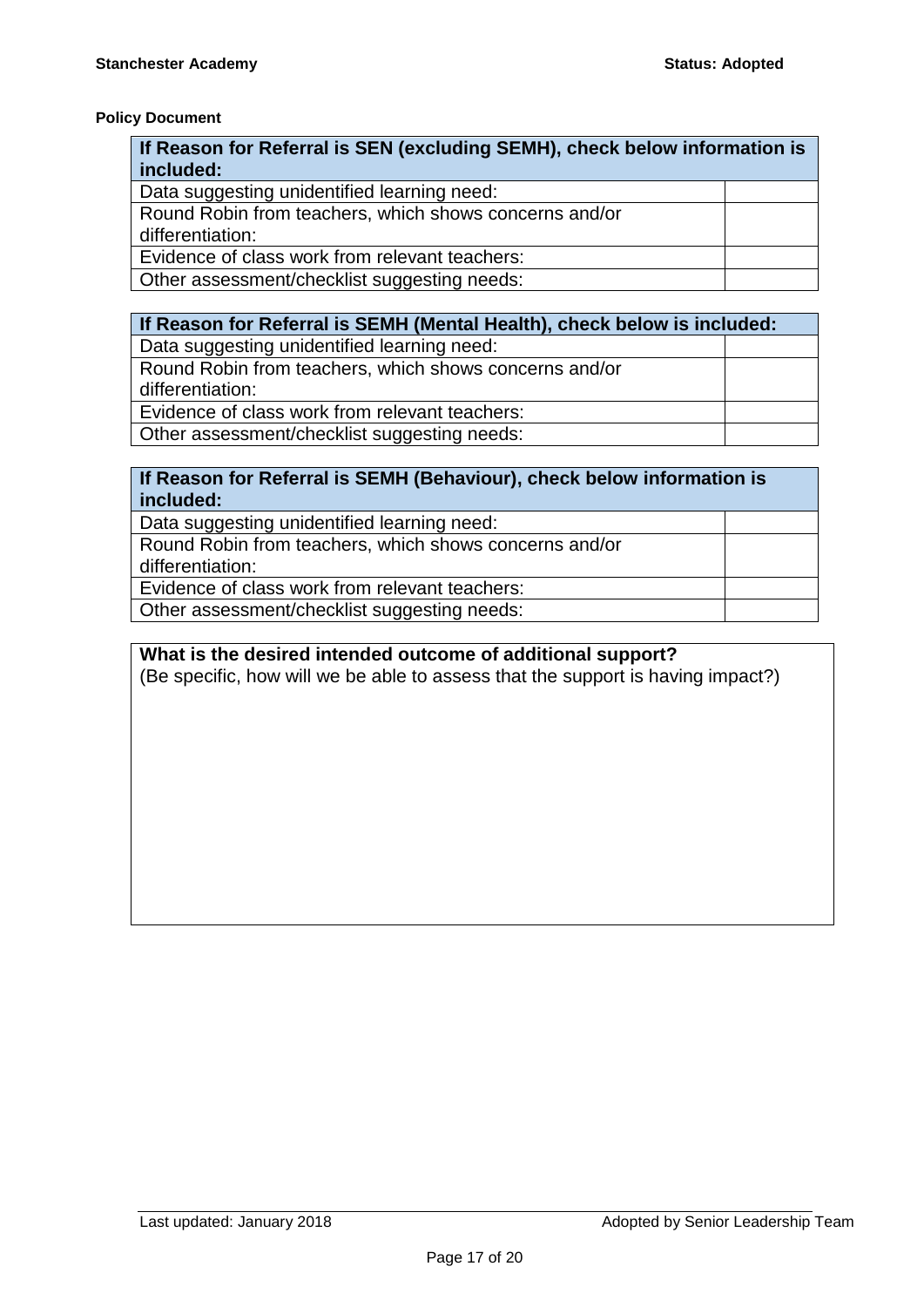# **Appendix F: What makes a good CAMHS referral?<sup>2</sup>**

If the referral is urgent it should be initiated by phone so that CAMHS can advise of best next steps.

Before making the referral, have a clear outcome in mind. What do you want CAMHS to do? You might be looking for advice, strategies, support or a diagnosis, for instance.

You must also be able to provide evidence to CAMHS about what intervention and support has been offered to the pupil by the school and the impact of this. CAMHS will always ask 'What have you tried?' so be prepared to supply relevant evidence, reports and records.

### *General considerations*

- Have you met with the parent(s) or carer(s) and the referred child or children?
- Has the referral to CMHS been discussed with a parent or carer and the referred pupil?
- Has the pupil given consent for the referral?
- Has a parent or carer given consent for the referral?
- What are the parent or carer pupil's attitudes to the referral?

### *Basic information*

- Is there a child protection plan in place?
- Is the child looked after?
- Name and date of birth of referred child/children
- Address and telephone number
- Who has parental responsibility?
- Surnames if different to child's
- GP details
- What is the ethnicity of the pupil / family?
- Will an interpreter be needed?
- Are there other agencies involved?

### *Reason for referral*

- What are the specific difficulties that you want CAMHS to address?
- How long has this been a problem and why is the family seeking help now?
- Is the problem situation-specific or more generalised?
- Your understanding of the problem or issues involved.

1

<sup>2</sup> Adapted from Surrey and Border NHS Trust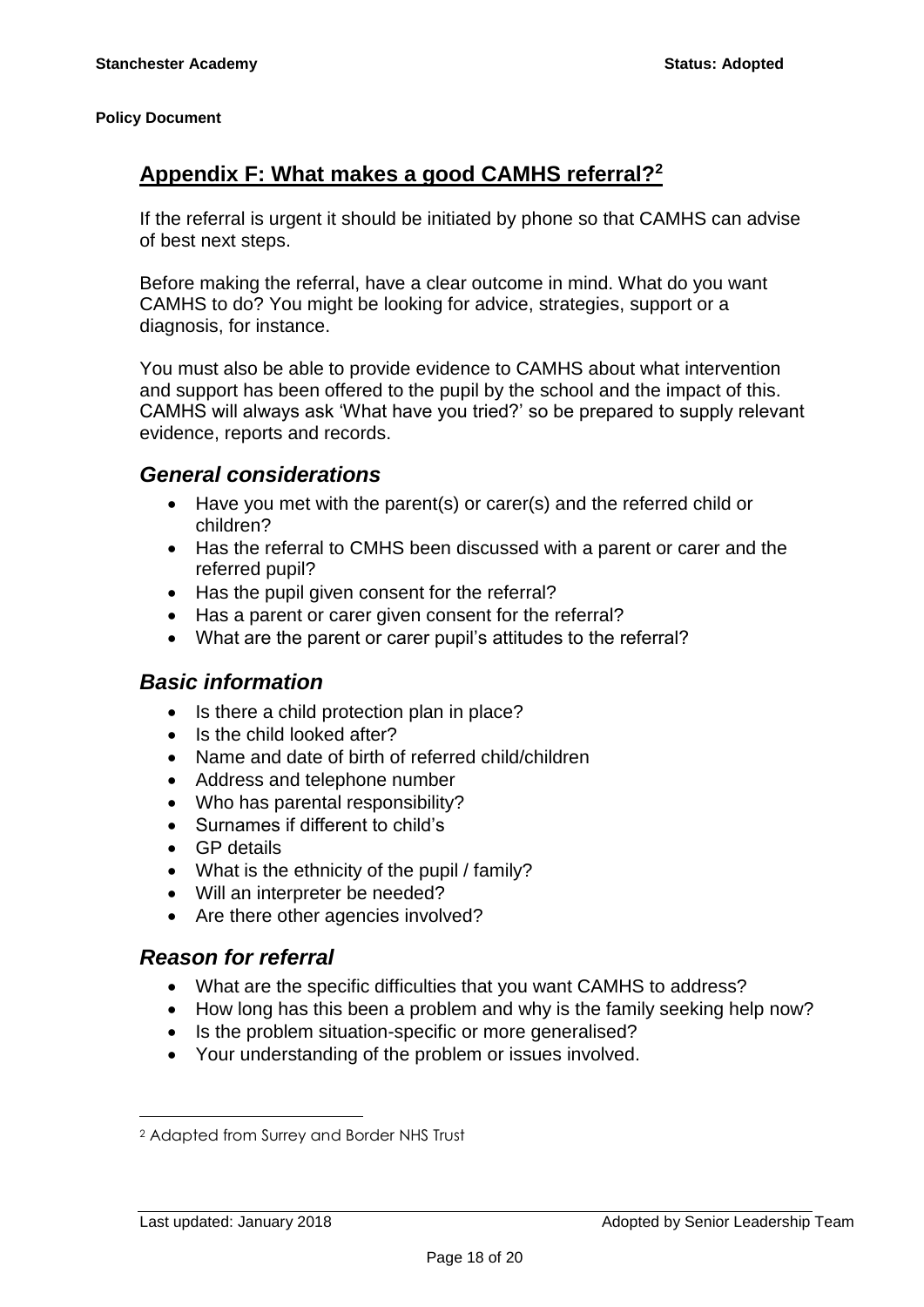### *Further helpful information*

- Who else is living at home and details of separated parents if appropriate
- Name of school
- Who else has been or is professionally involved and in what capacity?
- Has there been any previous contact with our department?
- Has there been any previous contact with social services?
- Details of any known protective factors
- Any relevant history i.e. family, life events and/or developmental factors
- Are there any recent changes in the pupil's or family's life?
- Are there any known risks, to self, to others or to professionals?
- Is there a history of developmental delay e.g. speech and language delay
- Are there any symptoms of ADHD/ASD and if so have you talked to the educational psychologist?

The screening tool below will help guide you as to whether or not a CAMHS referral is appropriate.

| <b>INVOLVEMENT WITH CAMHS</b>                              |  |  | <b>DURATION OF DIFFICULTIES</b> |  |  |
|------------------------------------------------------------|--|--|---------------------------------|--|--|
| Current CAMHS involvement - END OF SCREEN*                 |  |  | 1-2 weeks                       |  |  |
| Previous history of CAMHS involvement                      |  |  | Less than a month               |  |  |
| Previous history of medication for mental health<br>issues |  |  | 1-3 months                      |  |  |
| Any current medication for mental health issues            |  |  | More than 3 months              |  |  |
| Developmental issues e.g. ADHD, ASD, LD                    |  |  | More than 6 months              |  |  |

**\* Ask for consent to telephone CAMHS clinic for discussion with clinician involved in young person's care**

### *Tick the appropriate boxes to obtain a score for the young person's mental health needs.*

| <b>TAL HEALTH SYMPTOMS</b> |                                                                                                       |  |  |  |  |  |  |
|----------------------------|-------------------------------------------------------------------------------------------------------|--|--|--|--|--|--|
|                            | Panic attacks (overwhelming fear, heart pounding, breathing fast etc.)                                |  |  |  |  |  |  |
|                            | Mood disturbance (low mood – sad, apathetic; high mood – exaggerated / unrealistic<br>elation)        |  |  |  |  |  |  |
|                            | Depressive symptoms (e.g. tearful, irritable, sad)                                                    |  |  |  |  |  |  |
|                            | Sleep disturbance (difficulty getting to sleep or staying asleep)                                     |  |  |  |  |  |  |
|                            | Eating issues (change in weight / eating habits, negative body image, purging or binging)             |  |  |  |  |  |  |
|                            | Difficulties following traumatic experiences (e.g. flashbacks, powerful memories,<br>avoidance)       |  |  |  |  |  |  |
|                            | Psychotic symptoms (hearing and / or appearing to respond to voices, overly suspicious)               |  |  |  |  |  |  |
| $\mathbf{2}^{\mathsf{-}}$  | Delusional thoughts (grandiose thoughts, thinking they are someone else)                              |  |  |  |  |  |  |
|                            | Hyperactivity (levels of overactivity & impulsivity above what would be expected; in all<br>settings) |  |  |  |  |  |  |
| $\overline{2}$             | Obsessive thoughts and/or compulsive behaviours (e.g. hand-washing, cleaning,<br>checking)            |  |  |  |  |  |  |